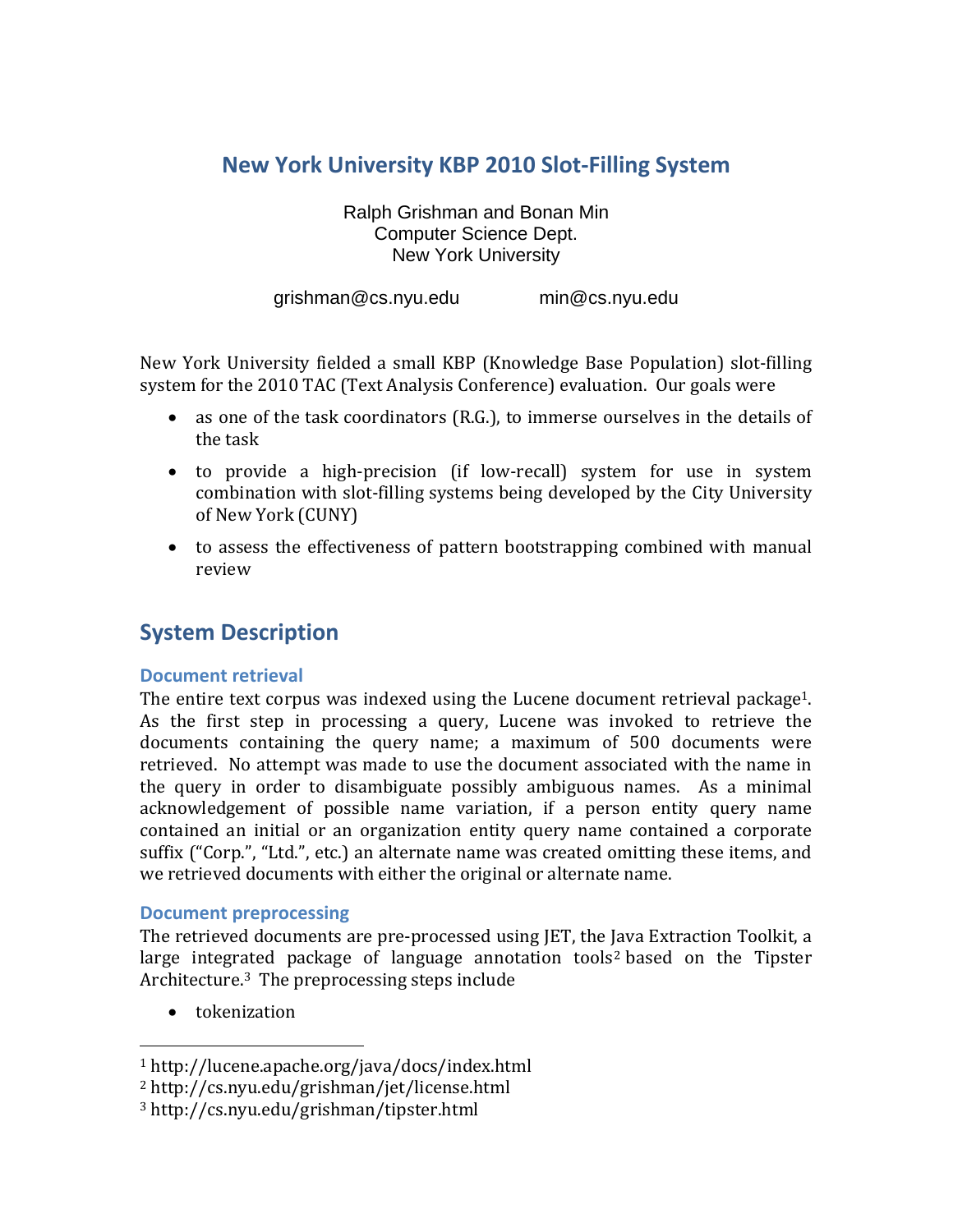- lexicon look-up coupled with part-of-speech tagging
- name tagging, using the ACE set of named-entity tags
- noun group and verb group chunking, coupled with a limited assignment of syntactic structure within the groups
- recognition of a few larger syntactic units, including in particular appositional structures
- recognition and normalization of time expressions based on the TIMEX2 standard
- coreference (for names, nouns, and pronouns)

In parallel, we ran the Stanford parser<sup>4</sup> and generated Stanford dependency trees; these were used for the pattern matching, described below.

### **Picking some low‐hanging fruit**

For a typical set of entities, the non-NIL slot fills are dominated by a few slot types, including *title*, *employee of*, and *top members/employees*. Furthermore, many instances of these and a number of other slots can be captured using only coreference and a few very local syntactic relations: pre-nominal titles ("General Smith"), nouns ("linguist Fred Smith"), names ("Ford president Smith"), possessives ("Ford's president Smith"), and *x of y* structures ("president of Ford"). Preprocessing already provided coreference and these relations. This allowed us to quickly hand‐code rules for common cases for person entities of

- title
- employee of
- family slots (parent, spouse, children, other\_family)
- origin

and for organization entities of

- top\_members/employees
- parent
- subsidiary

The basic strategy is to find all the mentions of the queried entity, and then find a KBP--relevant pattern linking one of those mentions to another mention. If that other mention is co-referential with a name, record that name as a slot value.

There is a special case for corporate titles: if a title is not explicitly linked to an organization (just "president", not "Ford president"), but the queried organization is the only one mentioned in the current or previous sentence, then the system assumes that it is an implicit reference to that organization.

We used a list of about 160 titles and occupations for the formal evaluation. This was subsequently expanded to 650 items by collecting and manually reviewing all

<sup>4</sup> http://nlp.stanford.edu/software/lex‐parser.shtml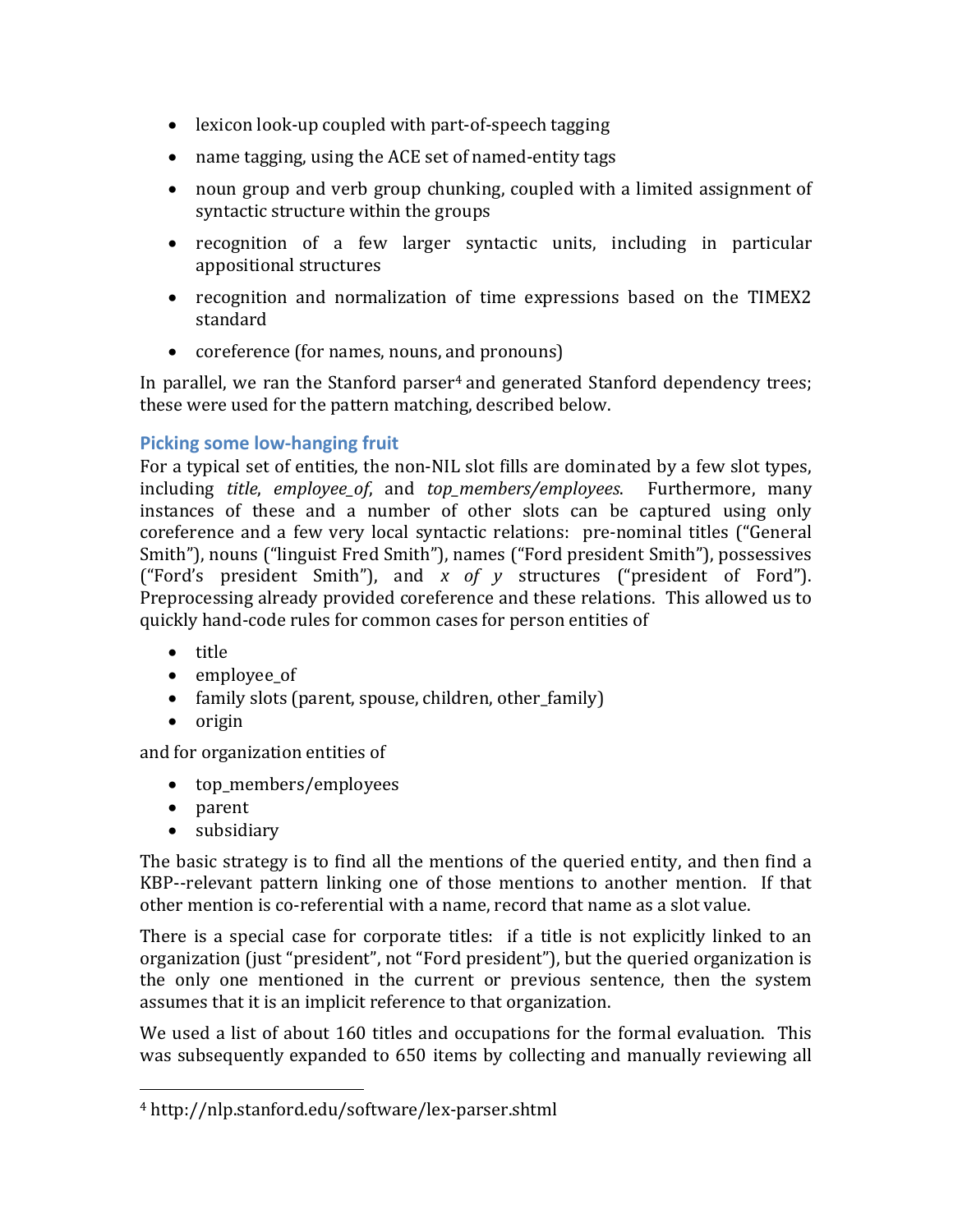the Wikipedia infobox entries. The list distinguished top employees from other title entries.

Since the Jet coreference module already identifies coreferential name variants, including acronyms, we use this information directly for the *alternate\_name* slot.

#### **Pattern matcher**

In addition to the approach just described, based on a small set of local syntactic relations, we implemented a more general pattern‐matching procedure for identifying entity—slot value pairs. Each pattern is associated with a particular slot type.

We provided two types of patterns: word sequence patterns and dependency path patterns. A word sequence pattern is the middle context between an entity-value pair. For example, *", also known as*" is a suitable pattern for *alternate\_name* slots*.* We use word sequence patterns for both entity‐value and value‐entity pairs. The latter are used for pairs in which the slot value precedes the entity mention. For example, the value‐entity pattern "‐ based" can be used to identify the headquarters location of an organization entity ("New York‐based General Electric"). A dependency pattern consists of alternating words and dependency labels, and matches the shortest dependency path between an entity‐value pair. Dependency structures are generated using the Stanford dependency analyzer. For example: *"nsubjpass1 known prep\_as"* is a dependency pattern for entity type *person* and slot *alternative names* (*nsubjpass1* represents an inverse arc (from dependent to head) labeled *nsubipass* (passive subject)). We use breadth-first search to find the shortest path between entity-value pairs in the dependency representation. Having both types of patterns provides the generality of using syntactic structures (the ability to ignore intervening modifiers, for example) while still being able to capture some values despite syntactic analysis errors.

As noted above, coreference analysis as part of document preprocessing identifies all mentions of the query entity; starting from each mention, the system then seeks to match all word sequence and dependency patterns. If the pattern matches and the value at the end of the pattern is of the correct type for the given slot (for example, an integer for *per:age* or a person name for *per:spouse*), it is accepted as a value for the slot, subject to the postprocessing described below.

Location slots in 2009 KBP were divided into city, state/province, and country slots in 2010. To handle this split, patterns were associated with generic 'location of' slots (e.g., *location\_of\_birth, location\_of\_headquarters*). A postprocessing step then relabels the value with a specific 2010 slot name (e.g., *city\_of\_birth, state/province\_of\_birth, country\_of\_birth*) using a small gazetteer with the names of all countries and U.S. states; names not in the gazetteer are assumed to be cities.

#### **Bootstrapping for pattern acquisition**

We use a pattern bootstrapping procedure to grow the pattern set for extracting slot fillers. The bootstrapping procedure is similar to the one described in *Snowball* [Agichtein and Gravano 2000] except that our system is provided with a handful of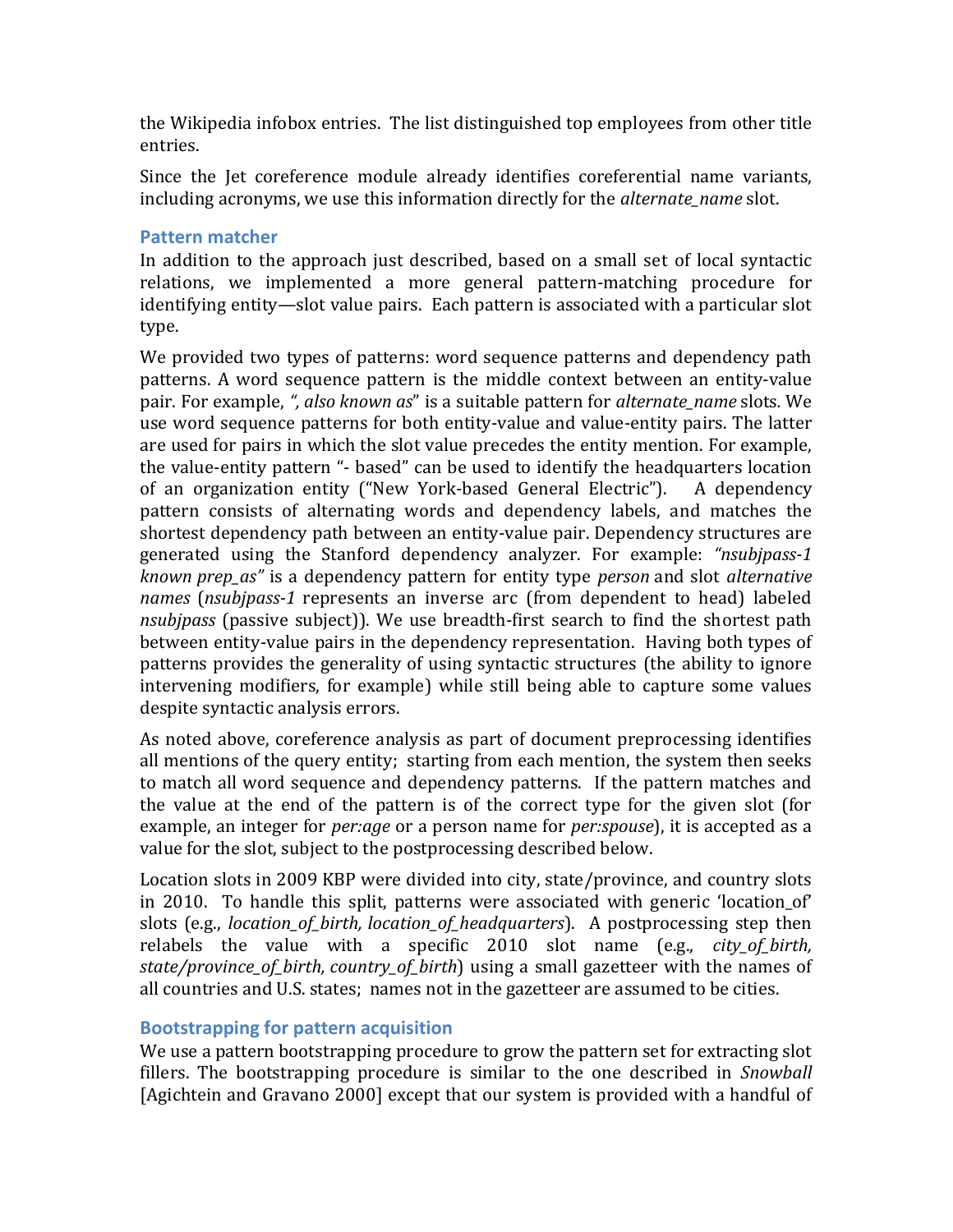seed patterns initially rather than seed pairs. After several iterations of bootstrapping, the system is able to generate hundreds of patterns that can provide wide coverage when these patterns are applied to extract slot fillers. The pattern bootstrapping procedure is illustrated in the following picture:



Figure 1. Pattern Bootstrapping procedure

Our pattern bootstrapping procedure starts from a handful of high-precision seed patterns, and then we run the bootstrapping procedure (as shown in Figure 1) for several iterations to grow the pattern set. We use only word sequence patterns as the initial seed. For example, *", also known as"* is a word sequence pattern for an entity of type *person* and its value *alternative nam*es. By using high precision patterns rather than seed pairs, we're able to generate more pairs for training than using seeds pairs directly.

We use a ranking scheme similar to *Snowball* to approximately rank patterns and pairs for manual post-editing. Our goal is not necessarily to provide an accurate pattern-ranking algorithm but rather to give the editor a rough measure of how effective a pattern is for extracting correct slot fillers; then editors can manually select high confidence patterns for later iterations.

The confidence of a pattern is defined by

$$
Conf(P) = \frac{P. positive}{P. positive + P. negative}
$$

where *P*.*positive* =  $\sum_{i=1}^{m}$ *i P*. positive  $=$   $\sum$  *Conf* ( $T_i$ 1 *positive* =  $\sum$  *Conf* (*T<sub>i</sub>*). Here m is the number of times pattern P matches a pair that is in the seed set plus the number of times it matches a pair in the set of pairs extracted from previous iterations, and  $Conf(T<sub>i</sub>)$  is the confidence of the pair. *P.negative* =  $n \cdot \beta$ , where *n* is the number of times P matches a pair that doesn't appear in the correct pairs set, and  $\beta$  is the penalty factor for matching an incorrect pair (we set  $\beta = 1.0$  for convenience).

The patterns are ranked by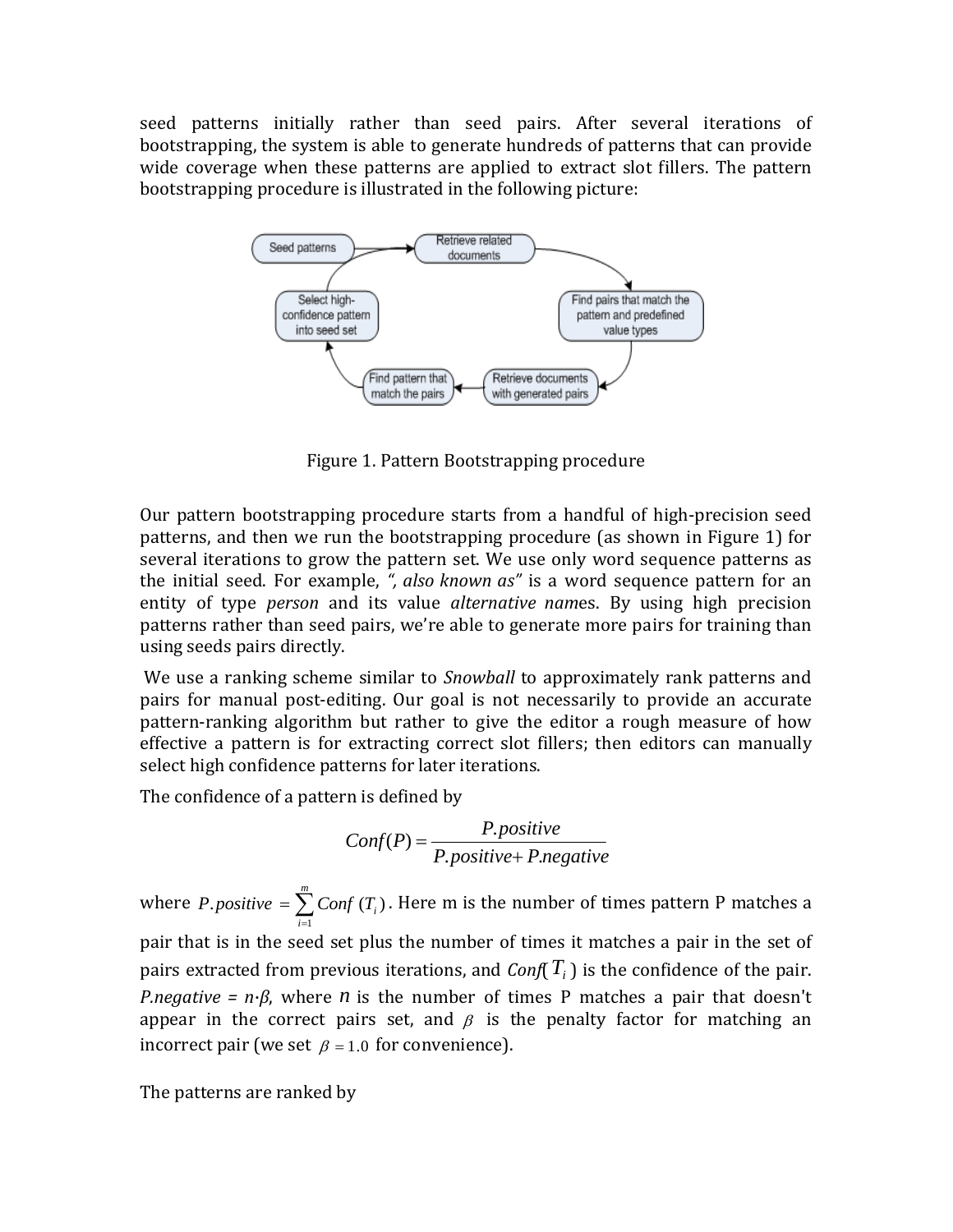$$
Conf_{R \log F}(P) = Conf(P) \times \log_2(P. positive).
$$

The confidence of new entity-value pairs (tuples) is computed by

$$
Conf(T) = 1 - \prod_{i=0}^{|P|} \left(1 - Conf(P_i)\right).
$$

The initial confidence values of all seed patterns are set to 1.0.

The accuracy of pattern confidence produced by *Conf(P)* depends on the completeness of the correct pair set for each slot. Given an incomplete set of correct pairs, this confidence function will only underestimate the confidence for some patterns for which we don't have enough pairs in the set of correct pairs. A higher‐ ranked pattern will still have a higher precision for matching entity-value pairs. Since our goal is to rank patterns for post-editing the editor only needs to manually inspect the low ranked patterns and remove some of the patterns that are not very accurate for extracting correct slot fillers. In practice, we found this ranking scheme provide good ranking for post‐editing.

The bootstrapping procedure starts with 34 patterns (1 or 2 patterns for each slot). We run the bootstrapping procedure for 3 iterations. Then we manually inspect all extracted patterns and we keep 970 patterns that we believe to be highly accurate; of these, 443 patterns are word sequences patterns (326 patterns for entity on the left and 117 patterns for entity on the right) and 527 are dependency patterns. Following are a few examples:

| Word sequence pattern | Word sequence pattern  | Dependency patterns                        |  |
|-----------------------|------------------------|--------------------------------------------|--|
| (L*`                  | $(R^*)$                |                                            |  |
| , based in            | - based                | nsubjpass-1                                |  |
| (org:location_of_     | (org:location_of_      | headquartered prep_in<br>(org:location_of_ |  |
| headquarters)         | headquarters)          |                                            |  |
|                       |                        | headquarters)                              |  |
| was founded by        | , the founder of       | nsubjpass-1 founded                        |  |
| (org:founded_by)      | (org:founded_by)       | <i>agent</i> (org:founded_by)              |  |
|                       |                        |                                            |  |
| , died of             | that eventually killed | advmod-1 killed agent                      |  |
| (per:cause_of_death)  | (per:cause_of_death)   | (per:cause_of_death)                       |  |
|                       |                        |                                            |  |

Table 1. Sample patterns produced by pattern bootstrapping. (Slot name in parentheses.) \* L: entity name precedes value, R: entity name follows value.

#### **Postprocessing**

Information to fill a particular slot of an entity may appear in many documents about that entity and multiple times within a single document. Furthermore, the values may be different but equivalent, in which case only one should be reported.